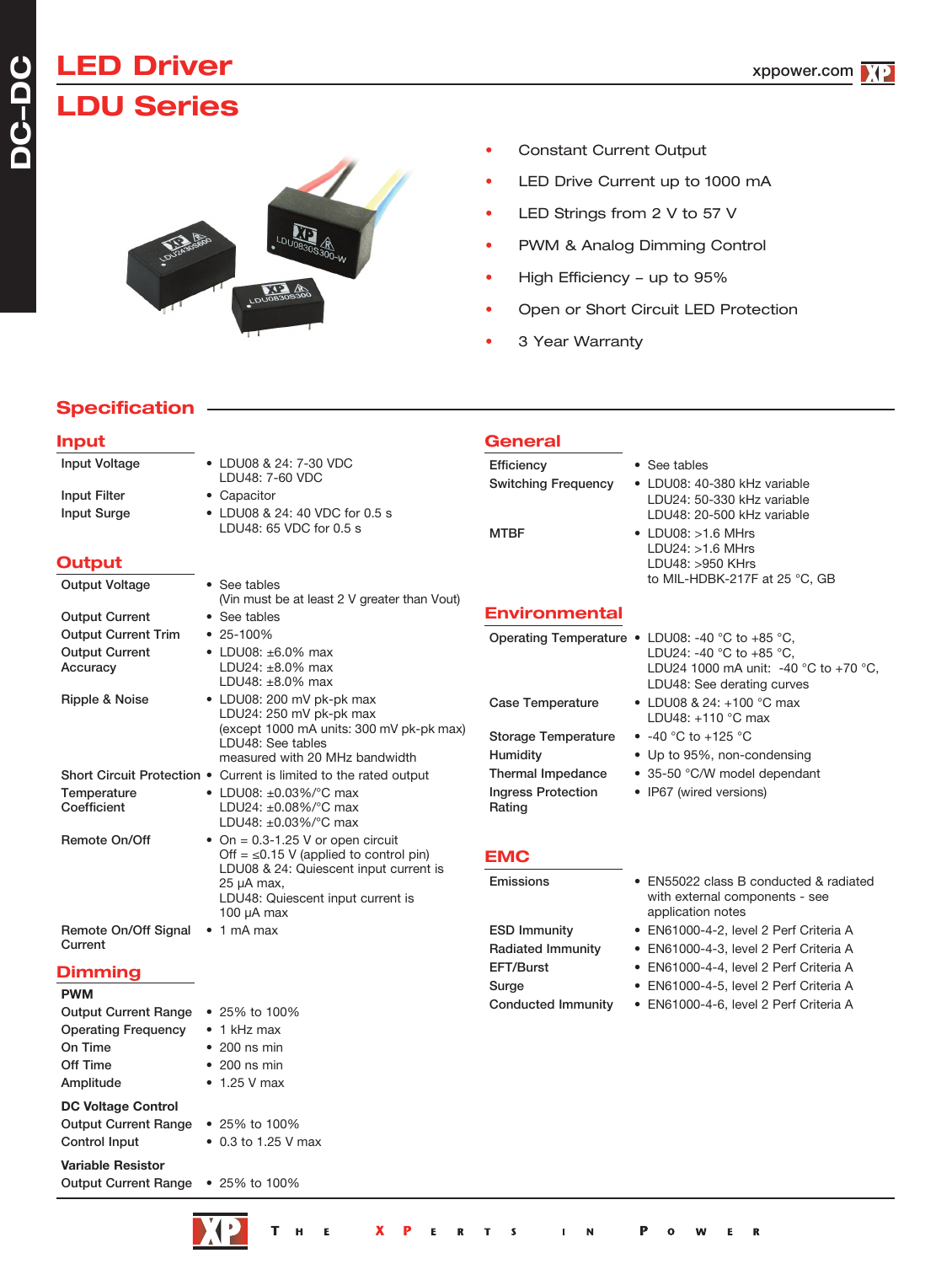# **LDU08/24**

# **Models and Ratings**

#### **With Dimming Control**

| <b>Output Power</b> | <b>Input Voltage Range</b> | <b>Output Voltage</b> | <b>Output Current</b> | <b>Efficiency</b> | <b>Model Number</b> |
|---------------------|----------------------------|-----------------------|-----------------------|-------------------|---------------------|
| 8.0 W               | 7 - 30 V                   | $2 - 28 V$            | 300 mA                | 95%               | LDU0830S300+^       |
| 8.0 W               | $7 - 30V$                  | $2 - 28$ V            | 350 mA                | 95%               | LDU0830S350+^       |
| 14.0 W              | $7 - 30V$                  | $2 - 28$ V            | 500 mA                | 95%               | LDU2430S500+^       |
| 17.0 W              | $7 - 30V$                  | $2 - 28$ V            | 600 mA                | 95%               | LDU2430S600+^       |
| 20.0 W              | 7 - 30 V                   | $2 - 28$ V            | 700 mA                | 95%               | LDU2430S700+^       |
| 24.0 W              | 7 - 30 V                   | $2 - 28$ V            | 1000 mA               | 95%               | LDU2430S1000+^      |

#### **Wired Versions (No Dimming Control)**

| <b>Output Power</b> | <b>Input Voltage Range</b> | <b>Output Voltage</b> | <b>Output Current</b> | <b>Efficiency</b> | <b>Model Number</b> |
|---------------------|----------------------------|-----------------------|-----------------------|-------------------|---------------------|
| 8.0 W               | 7 - 30 V                   | 2 - 28 V              | 350 mA                | 95%               | LDU0830S350-W       |
| 14.0 W              | 7 - 30 V                   | $2 - 28$ V            | 500 mA                | 95%               | LDU2430S500-W       |
| 20.0 W              | 7 - 30 V                   | $2 - 28$ V            | 700 mA                | 95%               | LDU2430S700-W       |
| 24.0 W              | 7 - 30 V                   | $2 - 28V$             | 1000 mA               | 95%               | LDU2430S1000-W      |

#### **Wired Version with Dimming Control**

| <b>Output Power</b> | Input Voltage Range | <b>Output Voltage</b> | <b>Output Current</b> | <b>Efficiency</b> | <b>Model Number</b> |
|---------------------|---------------------|-----------------------|-----------------------|-------------------|---------------------|
| 8.0 W               | 7 - 30 V            | $2 - 28 V$            | 350 mA                | 95%               | LDU0830S350-WD+^    |
| 14.0 W              | 7 - 30 V            | $2 - 28 V$            | 500 mA                | 95%               | LDU2430S500-WD+^    |
| 20.0 W              | $-30V$              | $2 - 28V$             | 700 mA                | 95%               | LDU2430S700-WD+^    |
| 24.0 W              | 7 - 30 V            | $2 - 28$ V            | 1000 mA               | 95%               | LDU2430S1000-WD+    |

† Available from Farnell & element14. See pages 284-290. ^ Available from Newark. See pages 291-296.

# **Mechanical Details**

#### **LDU08: 14 Pin DIL**



#### **LDU08 Wired Versions**



### **LDU24 16 Pin DIL LDU24 Wired Versions**



|                | <b>LDU Connections</b> |            |                   |            |            |                               |  |  |
|----------------|------------------------|------------|-------------------|------------|------------|-------------------------------|--|--|
| LDU08          | LDU08-W                | LDU08-WD   | LDU <sub>24</sub> | LDU24-W    | LDU24-WD   | <b>Function</b>               |  |  |
|                | (Black)                | (Black)    | 1&2               | 1 (Black)  | 1 (Black)  | -Vin: -DC supply              |  |  |
| $\overline{2}$ | No Wire                | 2 (White)  | 3                 | No Wire    | 2 (White)  | Control                       |  |  |
| 7              | 8 (Blue)               | 8 (Blue)   | 7 & 8             | 8 (Blue)   | 8 (Blue)   | -Vout: LED cathode connection |  |  |
| 8              | 9 (Yellow)             | 9 (Yellow) | 9 & 10            | 9 (Yellow) | 9 (Yellow) | +Vout: LED anode connection   |  |  |
| 14             | 16 (Red)               | 16 (Red)   | 15 & 16           | 16 (Red)   | 16 (Red)   | $+V$ in: $+DC$ supply         |  |  |

Note: LDU08: Do not connect Pin 1 (-Vin) to Pin 7 (-Vout).

LDU24: Do not connect Pins 1 & 2 (-Vin) to Pins 7 & 8 (-Vout).



#### **Notes**

- 1. All dimensions are in inches (mm)
- 2. Weight: LDU08 0.006 lbs (2.6 g) approx. LDU08 (wired version) - 0.02 lbs (11.1 g) approx. LDU24 - 0.014 lbs (6.2 g) approx. LDU24 (wired version) - 0.02 lbs (11.1 g) approx.
- 3. Pin diameter: 0.02±0.002 (0.5±0.05)
- 4. Pin pitch tolerance:  $\pm 0.014$  ( $\pm 0.35$ )
- 5. Case tolerance:  $\pm 0.02$  ( $\pm 0.5$ )

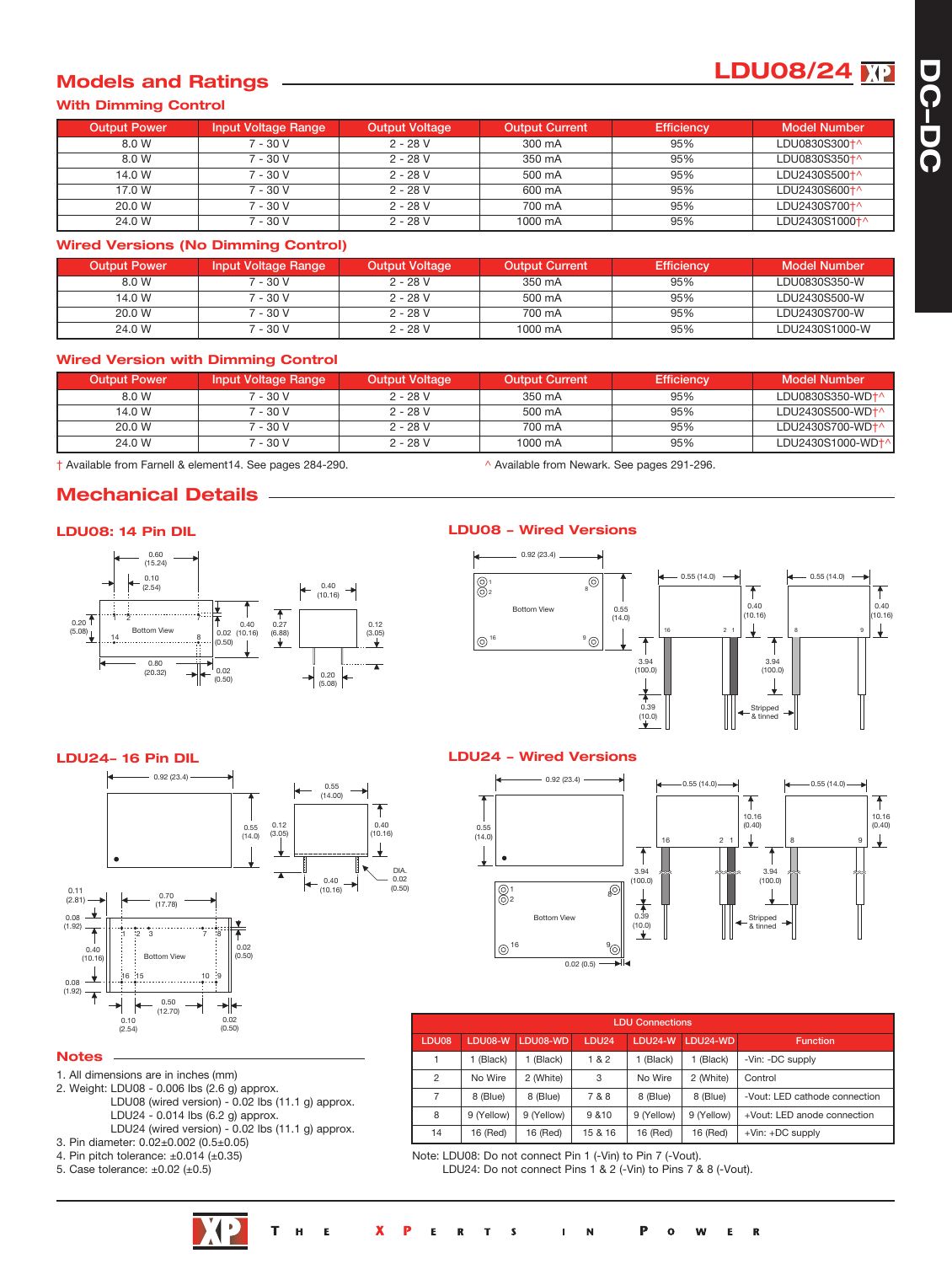## **Models and Ratings With Dimming Control**

| <b>Output Power</b> | Input Voltage Range | <b>Output Voltage</b> | <b>Output Current</b> | <b>Ripple &amp; Noise</b><br>$(pk-pk)$ | <b>Efficiency</b> | <b>Model Number</b> |
|---------------------|---------------------|-----------------------|-----------------------|----------------------------------------|-------------------|---------------------|
| 9.0 W               | 7 - 60 V            | $2 - 57V$             | 150 mA                | 150 mV                                 | 97%               | LDU4860S150+^       |
| 14.0 W              | 7 - 60 V            | $2 - 57V$             | 250 mA                | 200 mV                                 | 97%               | LDU4860S250+^       |
| 17.0 W              | 7 - 60 V            | $2 - 57V$             | 300 mA                | 250 mV                                 | 97%               | LDU4860S300+^       |
| 20.0 W              | 7 - 60 V            | $2 - 57V$             | 350 mA                | 300 mV                                 | 97%               | LDU4860S350+^       |
| 29.0 W              | 7 - 60 V            | $2 - 57V$             | 500 mA                | 400 mV                                 | 97%               | LDU4860S500+^       |
| 34.0 W              | 7 - 60 V            | $2 - 57V$             | 600 mA                | 450 mV                                 | 97%               | LDU4860S600†^       |
| 40.0 W              | 7 - 60 V            | $2 - 57V$             | 700 mA                | 500 mV                                 | 97%               | LDU4860S700+^       |
| 48.0 W              | 7 - 60 V            | $2 - 48V$             | 1000 mA               | 800 mV                                 | 97%               | LDU4860S1000+^      |

#### **Wired Versions (No Dimming Control)**

| <b>Output Power</b> | <b>Input Voltage Range</b> | <b>Output Voltage</b> | <b>Output Current</b> | <b>Ripple &amp; Noise</b><br>$(pk-pk)$ | <b>Efficiency</b> | <b>Model Number</b> |
|---------------------|----------------------------|-----------------------|-----------------------|----------------------------------------|-------------------|---------------------|
| 9.0 W               | $7 - 60V$                  | $2 - 57V$             | 150 mA                | 150 mV                                 | 97%               | LDU4860S150-W       |
| 14.0 W              | $7 - 60V$                  | $2 - 57V$             | 250 mA                | 200 mV                                 | 97%               | LDU4860S250-W       |
| 17.0 W              | 7 - 60 V                   | $2 - 57V$             | 300 mA                | 250 mV                                 | 97%               | LDU4860S300-W       |
| 20.0 W              | $7 - 60V$                  | $2 - 57V$             | 350 mA                | 300 mV                                 | 97%               | LDU4860S350-W       |
| 29.0 W              | 7 - 60 V                   | $2 - 57V$             | 500 mA                | 400 mV                                 | 97%               | LDU4860S500-W       |
| 34.0 W              | 7 - 60 V                   | $2 - 57V$             | 600 mA                | 450 mV                                 | 97%               | LDU4860S600-W       |
| 40.0 W              | 7 - 60 V                   | $2 - 57V$             | 700 mA                | 500 mV                                 | 97%               | LDU4860S700-W       |
| 48.0 W              | 7 - 60 V                   | $2 - 48V$             | 1000 mA               | 800 mV                                 | 97%               | LDU4860S1000-W      |

## **Wired Version with Dimming Control**

| <b>Output Power</b> | <b>Input Voltage Range</b> | <b>Output Voltage</b> | <b>Output Current</b> | <b>Ripple &amp; Noise</b><br>$(pk-pk)$ | <b>Efficiency</b> | <b>Model Number</b>          |
|---------------------|----------------------------|-----------------------|-----------------------|----------------------------------------|-------------------|------------------------------|
| 9.0 W               | 7 - 60 V                   | $2 - 57V$             | 150 mA                | 150 mV                                 | 97%               | LDU4860S150-WD <sup>+</sup>  |
| 14.0 W              | $7 - 60V$                  | $2 - 57V$             | 250 mA                | 200 mV                                 | 97%               | LDU4860S250-WD <sup>+^</sup> |
| 17.0 W              | $7 - 60V$                  | $2 - 57V$             | 300 mA                | 250 mV                                 | 97%               | LDU4860S300-WD <sup>+^</sup> |
| 20.0 W              | 7 - 60 V                   | $2 - 57V$             | 350 mA                | 300 mV                                 | 97%               | LDU4860S350-WD <sup>+^</sup> |
| 29.0 W              | $7 - 60V$                  | $2 - 57V$             | 500 mA                | 400 mV                                 | 97%               | LDU4860S500-WD <sup>+^</sup> |
| 34.0 W              | 7 - 60 V                   | $2 - 57V$             | 600 mA                | 450 mV                                 | 97%               | LDU4860S600-WD <sup>+^</sup> |
| 40.0 W              | 7 - 60 V                   | $2 - 57V$             | 700 mA                | 500 mV                                 | 97%               | LDU4860S700-WD <sup>+</sup>  |
| 48.0 W              | $7 - 60 V$                 | $2 - 48V$             | 1000 mA               | 800 mV                                 | 97%               | LDU4860S1000-WD+^            |

# **Mechanical Details**

#### **LDU48 24 Pin DIL**



| LDU48 Connections |             |                  |                               |  |  |  |  |
|-------------------|-------------|------------------|-------------------------------|--|--|--|--|
| LDU <sub>48</sub> |             | LDU48-W LDU48-WD | <b>Function</b>               |  |  |  |  |
| 2 & 3             | 1 (Black)   | 1 (Black)        | -Vin: -DC supply              |  |  |  |  |
| 4                 | No Wire     | 15 (White)       | Control                       |  |  |  |  |
| 9 & 11            | 12 (Blue)   | 12 (Blue)        | -Vout: LED cathode connection |  |  |  |  |
| 14 & 16           | 13 (Yellow) | 13 (Yellow)      | +Vout: LED anode connection   |  |  |  |  |
| 22 & 23           | 24 (Red)    | 24 (Red)         | $+V$ in: $+DC$ supply         |  |  |  |  |

#### Note: Do not connect pins 1 & 2 (-Vin) to pins 9 & 11 (-Vout) 5. Case tolerance: ±0.02 (±0.5) 5. Case tolerance: ±0.02 (±0.5)

### **Derating Curve for LDU48**



#### **LDU48 Wired Versions**



#### **Notes**

1. All dimensions are in inches (mm)

2. Weight: LDU48 - 0.04 lbs (17.7 g) approx. LDU48 (wired version) - 0.04 lbs (18.0 g) approx. 3. Pin diameter: 0.02±0.002 (0.5±0.05)

**LDU48**

4. Pin pitch tolerance:  $\pm 0.014$  ( $\pm 0.35$ )

**LDU48 Models**

A 150 mA, 250 mA, 300 mA, 350 mA B 500 mA, 600 mA, 700 mA C) 1000 mA

#### **Notes**

For LDU08 & LDU24 please see Operating Temperature Spec.